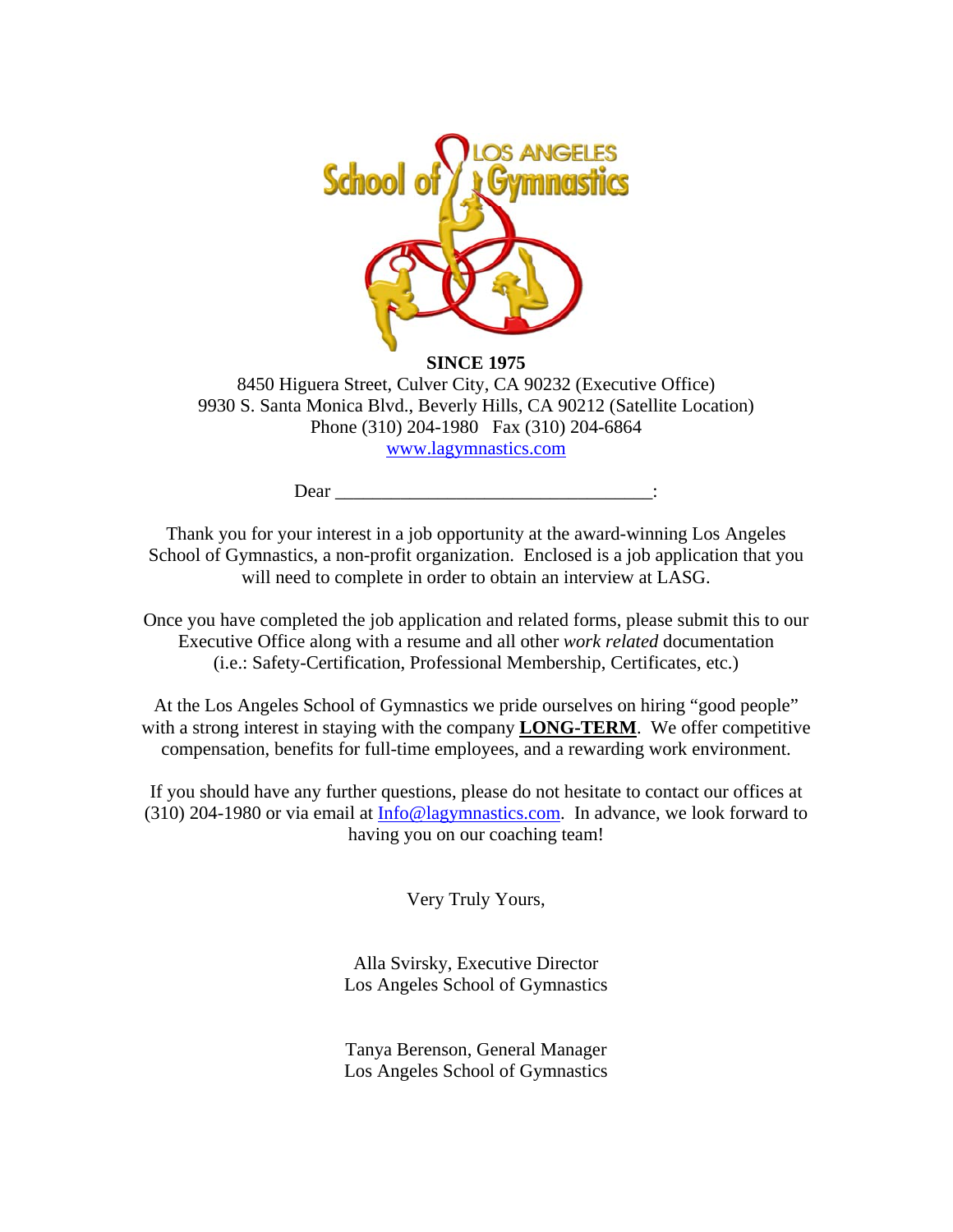#### OUR LOCATION(S) AND FACILITY

#### • Our Facility

The Los Angeles School of Gymnastics has been building the young minds and bodies of the Los Angeles area since 1975. Our enrollment during peak months can exceed 1,000 students ranging from toddlers to the finest gymnasts in the area.

The spacious Culver City facility has a main gym that is 13,500 square feet state-of-theart facility, which is used for a combination of programs that include:

Parent & Me, Toddler Classes, Recreation Classes (Level 1-4) Girls & Boys, Rhythmic Gymnastics, Competitive Teams (Girls, Boys, Rhythmic), LA All-Star Cheer Teams, Power Tumbling, Adult Classes, Special Needs, Birthday Parties, Production/Movie Programs, and more!

Equipment includes all of the up-to-date safety standards to develop coordination and skills in each child that will allow for a productive and progressive training environment. You are welcome to make suggestions for equipment needs and training techniques. We also have an employee room for relaxation, storage of personal items and breaks. This room is located upstairs and the key to access this room is found in the main gymnasium key box (by spring floor). Please return this key once you are done using the coach's room.

## • PAYROLL

EACH AND EVERY DAY you will be required to complete your hours in a designated payroll book. Due to recent Labor Code Regulation Changes, you will be required to complete your hours on a daily basis for compensation. Please see SEAN HALLMAN (Office Manager) for any questions about payroll procedures.

**Locations** 

The Los Angeles School of Gymnastics, a non-profit organization is located in a prime area of Culver City (near major production studios: Sony, Smash box, AOL) at 8450 Higuera Street, Culver City, CA 90232. This is the primary location and serves as the Executive Office.

The second location is in prime Beverly Hills at 9930 S. Santa Monica Blvd., Beverly Hills, CA 90212. This location is near the Beverly Hilton Hotel and major ritzy landmarks. This is a satellite location and does not have an office or direct phone line.

In 2006, the LASG will be opening a 30,000 square foot space by adding a second building to our Executive Office in Culver City!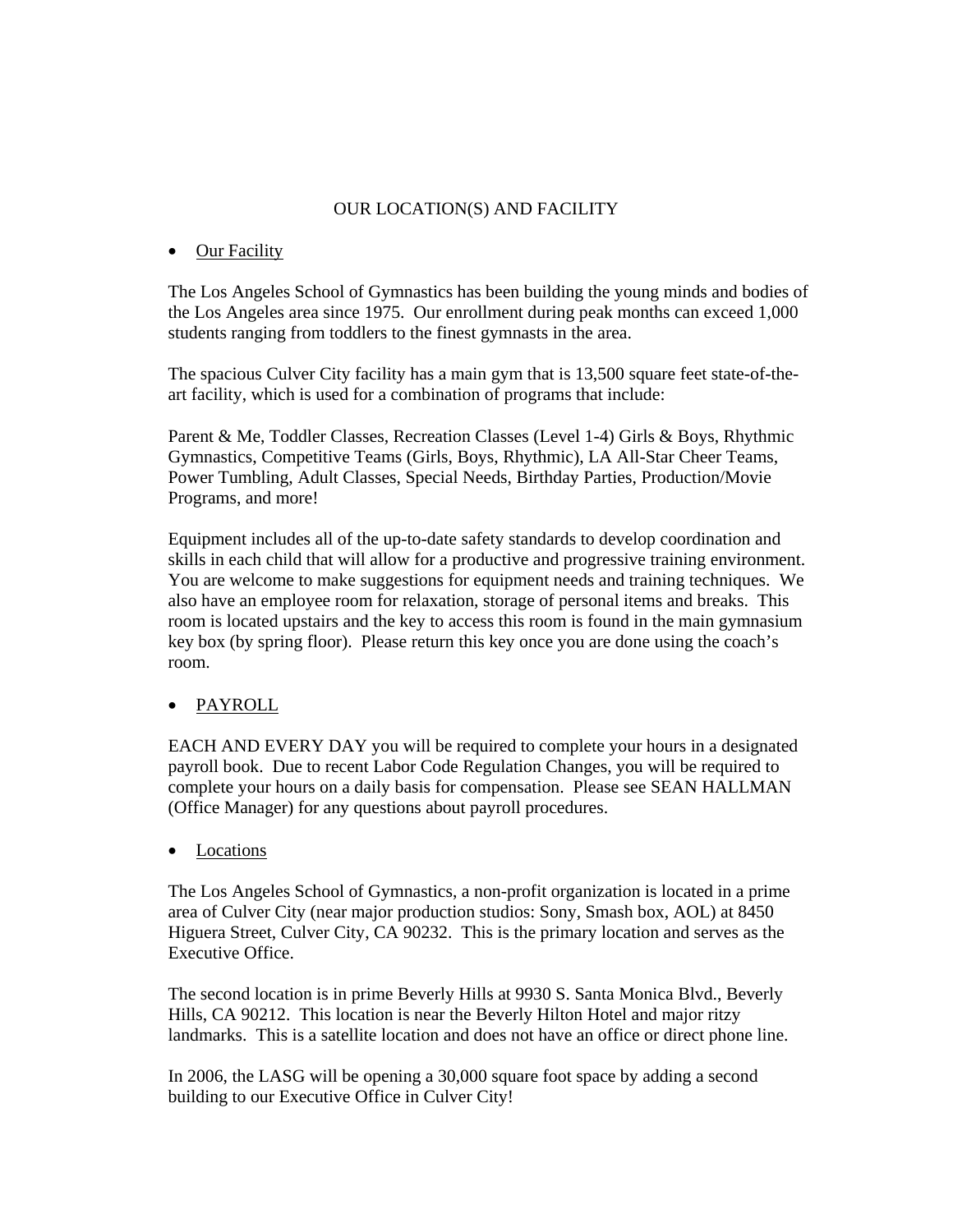## • Programs

The Los Angeles School of Gymnastics & LA All-Star Cheer prides itself on ever changing and growing our programs. As a coach of any of the LASG programs, it is imperative to hold the highest level of customer service and represent the LASG program with the highest level of integrity. Audits for coaching and customer service will be done monthly, and in some cases discreetly for review with Upper Management.

Please ask the front office if parents have questions about programs, enrollment, tuition, or special requests. **DO NOT GUESS!!!!** Please make sure to ask someone if you are unsure about any school policy or function.

Programs at LASG include:

- 1. Competitive Artistic Teams (Boys, Girls, Rhythmic, Cheer)
- 2. Ballet Classes
- 3. Pre-School Program (Ages 3-5 years)
- 4. Recreational Classes (boys & girls) Levels 1-4
- 5. Parent & Me (18months-2 years)
- 6. "Boys Only" Recreation Classes
- 7. Special Education Classes + Camps
- 8. Birthday Parties
- 9. LA All-Star Cheer Teams
- 10. Power Tumbling
- 11. Adult Gymnastics
- 12. Rhythmic Gymnastics
- 13. Movie/Production Rentals + Talent
- 14. Private Lessons
- 15. Winter & Summer Camps
- 16. Mobile Gymnastics
- 17. School Groups, Special Events, Field Trips, Facility Rental
- 18. Hollywood Stunt Class
- 19. Consulting
- 20. Competitions & Clinics
- 21. Exhibitions & Performances
- 22. Corporate/Special Events Performance Groups
- 23. Fund-Raising
- 24. Much more…….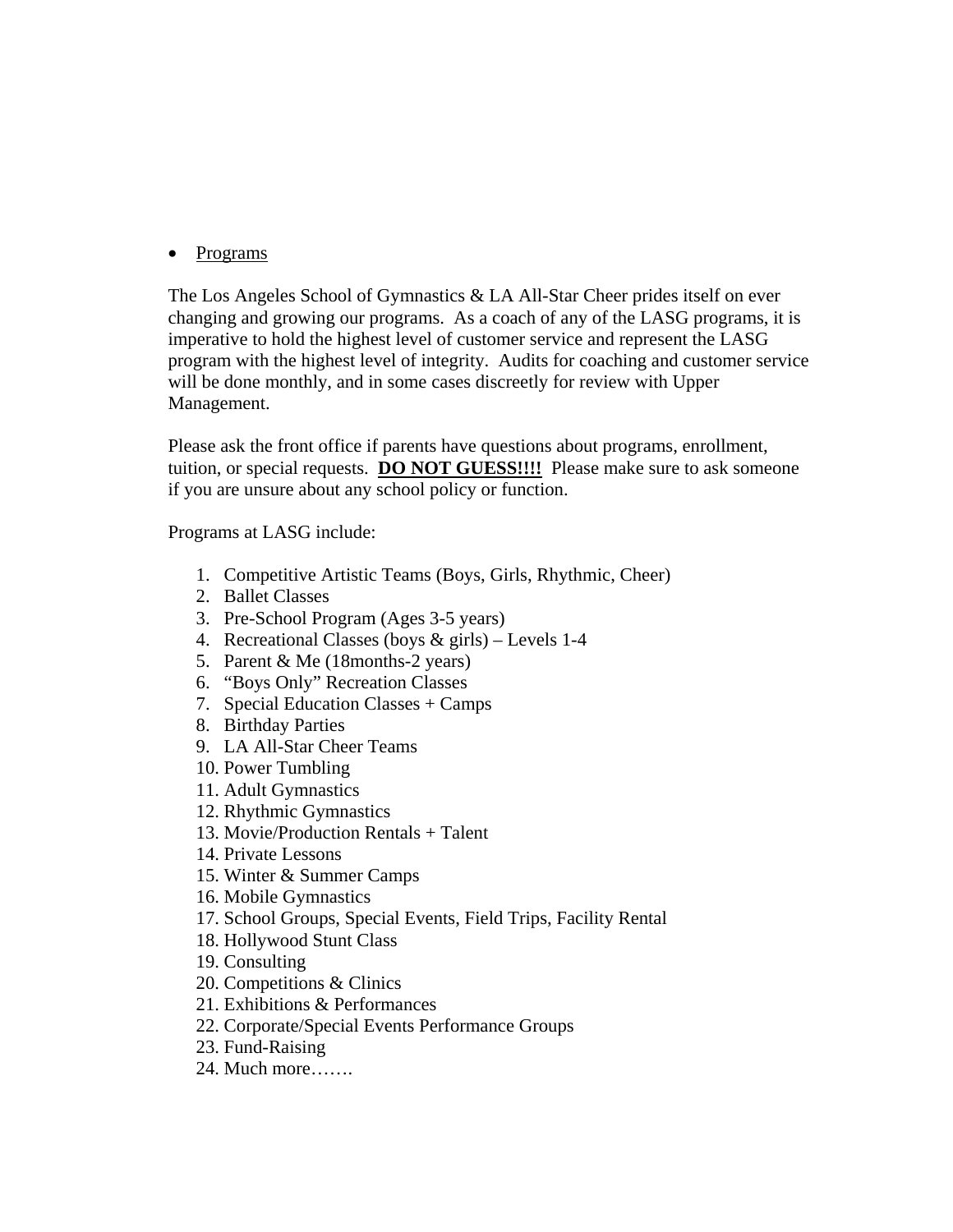#### • Opportunities for Extra Pay

The Los Angeles School of Gymnastics offers an exclusive opportunity to work on special programs during the year in addition to normal scheduled hours. Some of these opportunities are:

- 1. Birthday Parties
- 2. Private Instruction
- 3. Special Needs
- 4. Substitution for Classes
- 5. Camps
- 6. Performances/Exhibitions

These extra pay opportunities are limited and available to instructors who have shown personal production, class enrollment and positive enrichment to the LASG programs. LASG holds discretion to cancel "extra pay" programs at any time.

• Bonuses

Based on personal production, class enrollment, satisfaction survey's and reviewed by upper management, an end-of season bonus is granted to select employees. Persons who contribute to enhancing the company in a positive and productive manner will be considered for this program.

• Benefits

Medical – There is a 6 month waiting period **before** qualifying for medical benefits as a full-time employee. This coverage is paid 100% by LASG. LASG offers Medical benefits under a California HMO policy plan.

AFLAC – LASG offers a supplemental insurance program through AFLAC that has a vast array of options for purchase (very low cost) that includes dental, life and medical. Please see Office Manager for more details.

Paid Vacations and Sick Days – There is a **one year waiting period** (September – August) before any new employee becomes eligible for paid